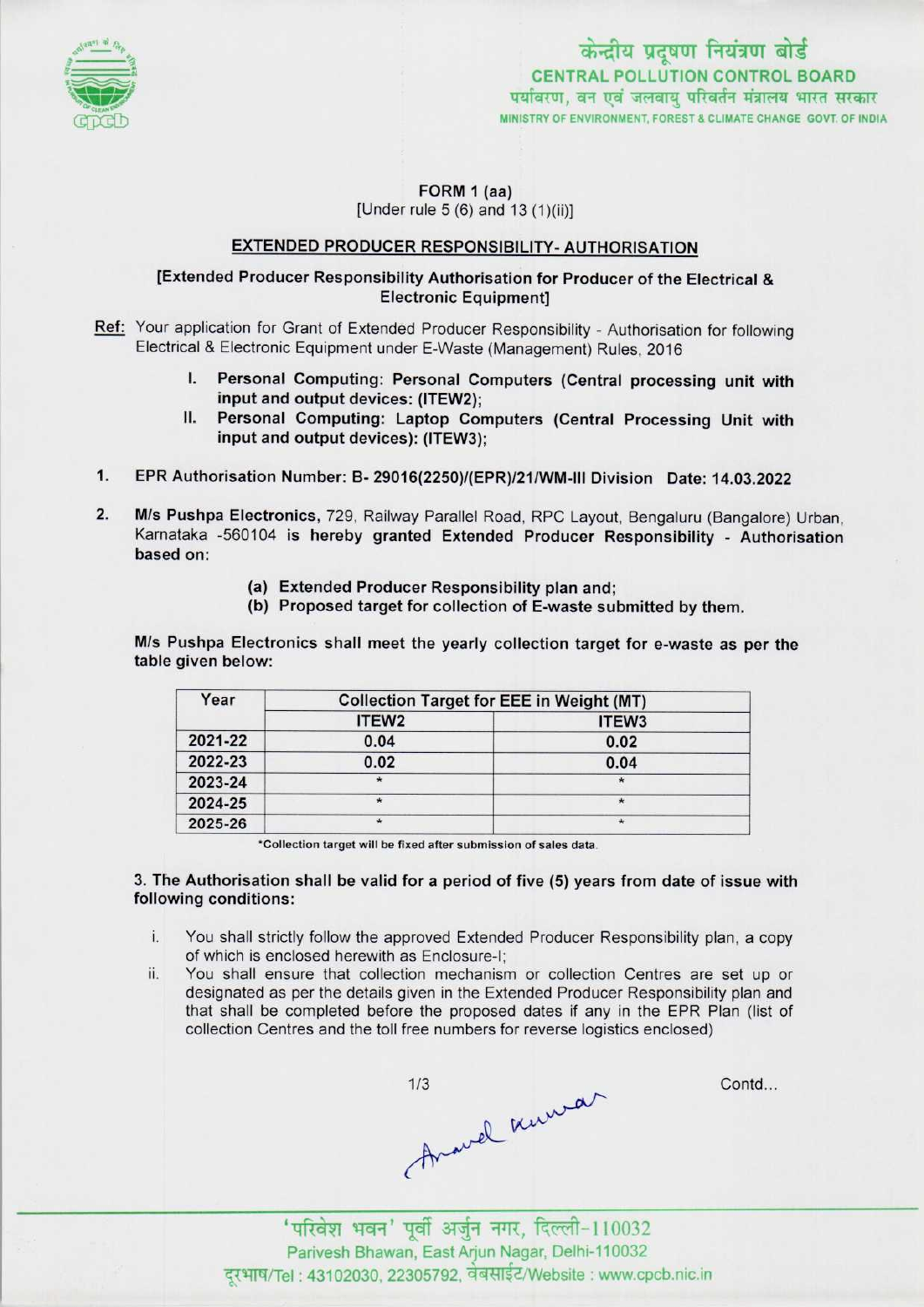

#### From pre page.....

- iii. You shall ensure that all the collected e-waste is channelized to recycler/dismantler M/s E-waste Recyclers India, Shed No.15, Roz ka Meo Industrial Area , Nuh, Haryana and records shall be maintained at recycler/dismantler and your end;
- iv. You shall maintain records, in Form-2 of these Rules, of e-waste and make such records available for scrutiny by Central Pollution Control Board;
- v. You shall file annual returns in Form-3 to the Central Pollution Control Board on or before 30th day of June following the financial year to which that returns relates.

# vi. General Terms & Conditions of the Authorisation:

- a.The authorisation shall comply with provisions of the Environment (Protection) Act, 1986 and the E-waste (Management) Rules,2016 made there under;
- b.The authorisation or its renewal shall be produced for inspection at the request of an officer authorised by the Central Pollution Control Board;
- c.Any change in the approved Extended Producer Responsibility plan should be informed to Central Pollution Control Board within 15 days on which decision shall be communicated by Central Pollution Control Board within sixty days;
- d.It is the duty of the authorised person to take prior permission of the Central Pollution Control Board to close down any collection centre/points or any other facility which are part of the EPR plan;
- e.An application for the renewal of authorisation shall be made aslaid down in subrule (vi) of rule of 13(1) the E-Waste (Management) Rules. 2016;
- f. The Board reserves right to cancel/amend/revoke the authorisation at any time as per the policy of the Board or Government.

## vii. Additional Conditions: -

- a) That the applicant will submit annual sales data along with annual returns;
- b) That the applicant has to ensure that the addresses of collection points provided by them in their EPR Plan are correct and traceable and the collection points/centres are functional;
- c) That the applicant will submit revised application for grant of EPR Authorisation in case of applicant adding/changing PRO or changing its EPR Plan;

 $2/3$ 

Contd...

Anand Knewar